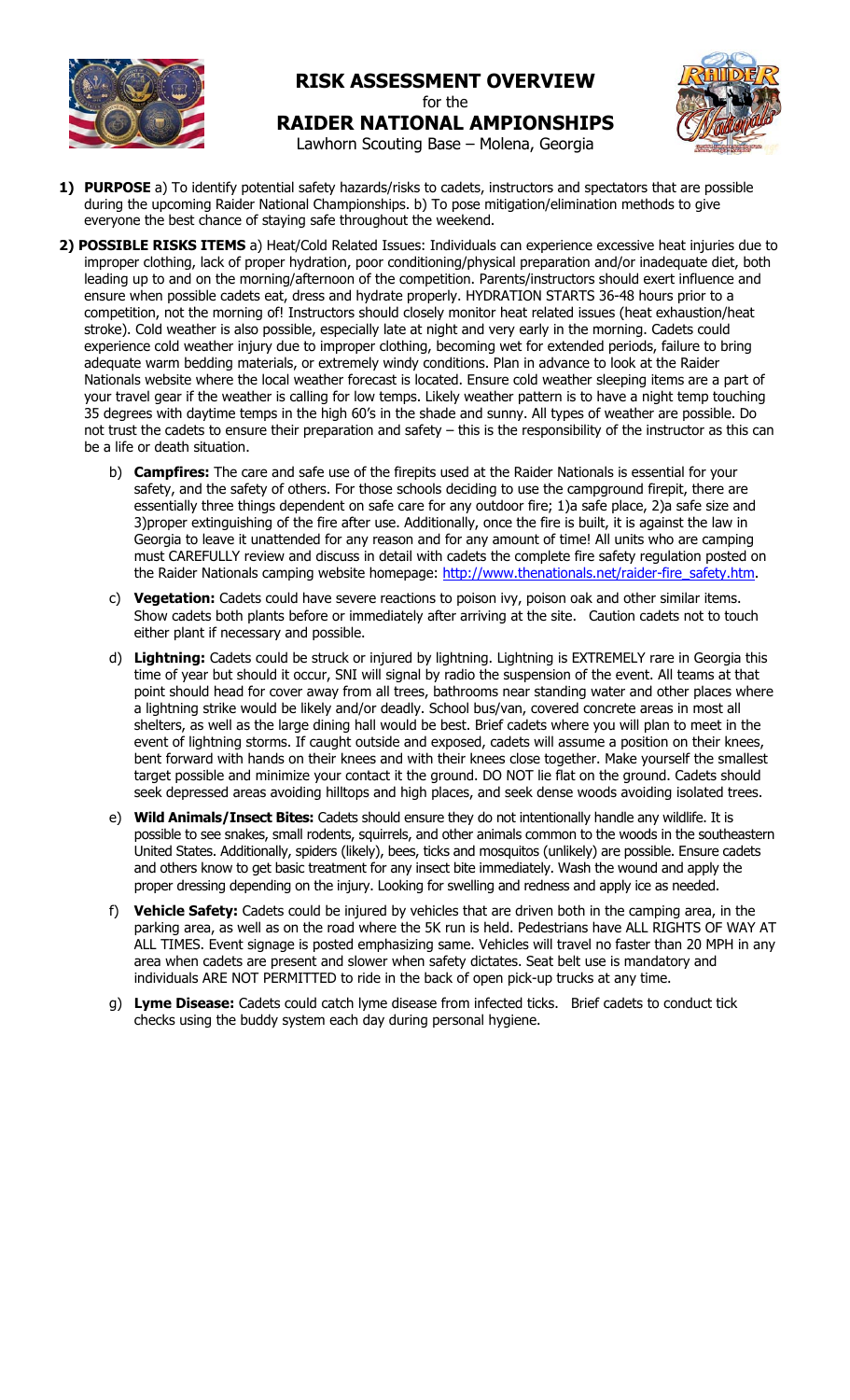- h) **Repelling Tower/Playground Equipment/Climbing other camp trees, etc.:** This equipment is COMPLETELY OFF-LIMITS to all competing cadets at the Raider Nationals. Cadets should not climb trees, building or other structures. Small children traveling with your group are welcomed to utilize the playground equipment with parental supervision.
- i) **Falls/Cuts/Nosebleeds/Related:** Cadets may be injured by a fall during any event. Most importantly after a fall at the first convenient time, the school's instructor should speak with the cadet and physically look at the injury and treat as required. With any fall that maintains a possible head injury, please contact the on-site medic to ensure no concussion or other more serious injury has occurred. Any form of puncture wound should also see the event medic. Best way to reduce the chance of a fall and deep cuts is to be in good condition for the event, wear the proper footgear, and to ensure you have the opportunity to review the course and look for areas that may cause falls BEFORE your competition begins (hopefully the day before!).
- j) **Bruises/Sprains/Strains/Related:** Cadet could suffer a sprain, sprain or bruise through the normal course of competition. Bruises should be looked at and re-contact in the affected areas should be avoided if possible. Sprains & Strains are tricky and range from: 1)a Grade I (mild) sprain/strain involves some stretching or minor tearing of a ligament or muscle; 2)a Grade II (moderate) sprain/strain is a ligament or muscle that is partially torn but still intact and 3)a Grade III (severe) sprain/strain means that the ligament or muscle is completely torn, resulting in joint instability. Most commonly affected areas are ankles, wrists, fingers and even necks. Grade I injuries usually heal quickly with rest, ice, compression, and elevation (RICE). Therapeutic exercise can also help restore strength and flexibility. Grade II & III injuries are treated similarly but may require immobilization of the injured area to permit healing, with grade III sprains/strains require possible surgery to restore function.
- k) **Covid/Flu/Colds:** All are handled the same way. At this point, science suggests the danger of fatality from Covid and Flu are nearly identical to healthy children aged 12-17 (Raider). Key is to contain spread. Any sign of fever, severe joint pain or unexplained tiredness, individual must be separated from close contact with others. All cadets & adults with the team must wear a mask. Individual is kept in isolated tent and not allowed to compete. Keep infected person from proximity of others. Windows open on all vehicle ground transport. Patient cannot fly and must consider ground options with family to go home.
- **3) SPECIAL POINTS OF EMPHASIS FOR SAFETY** a) Teams are required to have with them at all times a basic first aid kit. On site during the event, SNI maintains EMS support with ambulance.
	- b) Every event will maintain starting personnel as well as course personnel to allow total supervision for all competitors. These individuals have radios to be able to summon the appropriate level of EMS services.
	- c) TRAVEL TO/FROM THE EVENT: Instructors who are driving, ensure you have sufficient rest the night prior to attending. Use rest breaks to stay fresh. Keep bus/van decorum at a dull roar.
	- d) ROPE BRIDGE: Rocks and creek bed can be slippery and water levels can vary greatly depending on rainfall in the weeks prior to the event. All cadets should CAREFULLY review the event SOP to fully prepare a safe and solid rope bridge crossing.
	- e) THE 6' WALL: Again, practice and preparation are the keys to a safe trip over the wall. Litters do NOT go over the wall ever to mitigate unnecessary risk. Cadets should NOT fling themselves over the wall but should "scale, hang and drop". Once clear of the wall, cadets should practice removing themselves from the landing area.
	- f) RAIDER GAUNTLET HILL: The Raider Gauntlet course utilizes a steep hill that cadets must both travel up and travel down to complete the event. BOTH actions require a controlled effort to avoid injury. A judge with a radio will be placed in mid-hill to ensure any cadet with an injury can have medics summoned and then assisted down the hill without further injury to the affected area.
	- g) FIREPITS: Without question, the largest single point of emphasis are the firepits. AN INSTRUCTOR MUST BE ON-HAND AT ALL TIMES A FIRE IS ACTICE WITHIN A FIREPIT – NO EXCEPTIONS! Failure to follow basic fire safety cab result in your dismissal from the campgrounds without refund or recourse.
	- h) BATHROOMS/SHOWERS: Along with cleanliness, bathrooms are places where slip/falls can be common, No horseplay in these areas, wear shower shoes to prevent mold/fungus and please be use common sense in all aspects of using the showers.